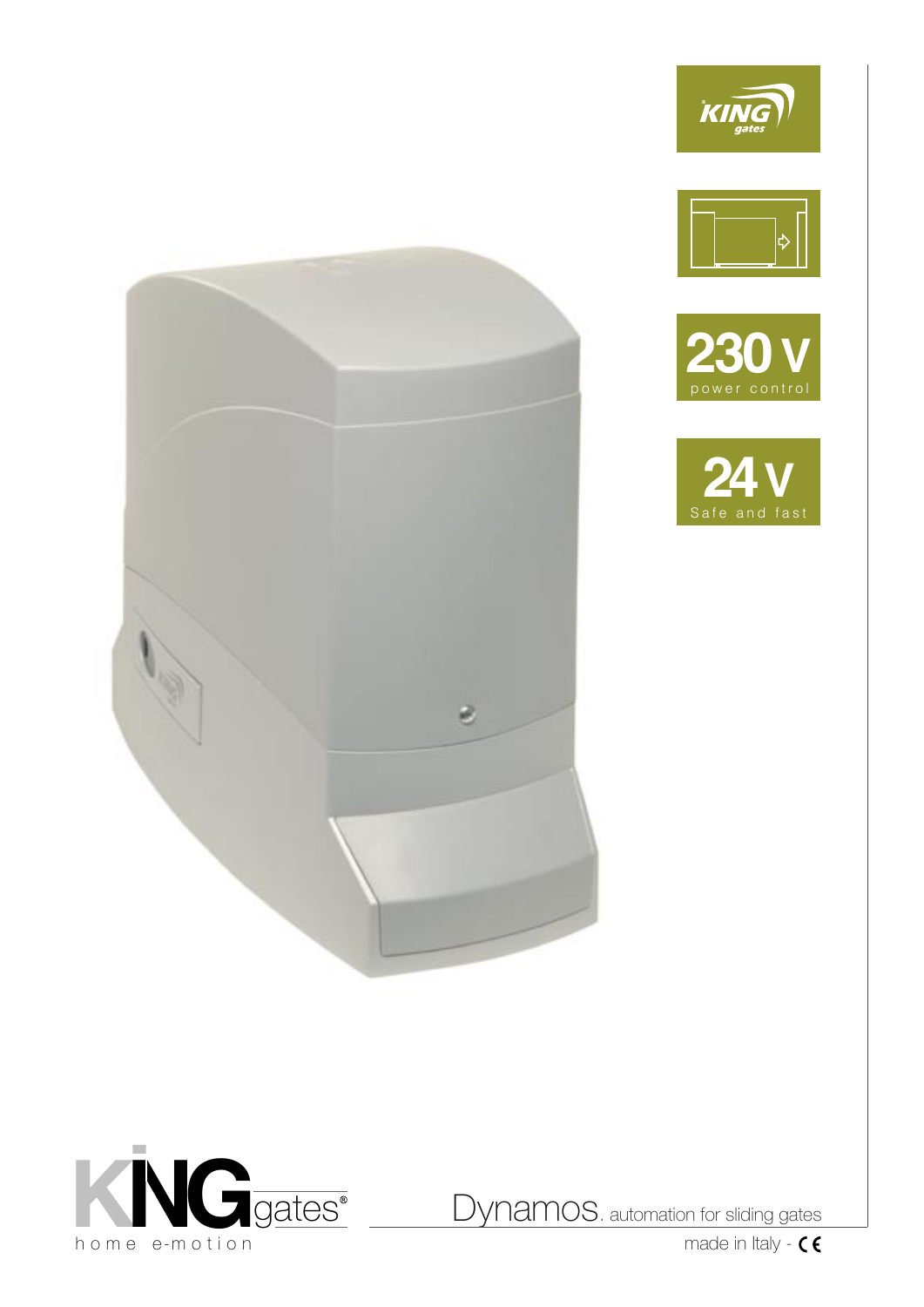

# **AUTOMATION FOR SLIDING GATES** DYNAMOS

Irreversible electro-mechanical motorgear with "easy-control" anti-crushing system. 230Vac and 24 Vdc













#### **SILENT AND PRECISE MECHANICS**

Reliability and safety are at the base of the mechanical components: produced with sturdy materials, they turn on large ball bearings that are attached to die-cast aluminium roller housings. The internal gear has involute teeth. This special construction allows maximum contact between the worm screw and the gear. The tooth wraps around the screw whereas in traditional construction the parts in contact add up to just a few millimetres.

The result? Quiet movement, high performance, no wear.

#### **SMART ELECTRONICS**

The control unit is built-in and protected inside the reduction gear. It is easily programmable, and it ensures protection against crushing by reversing directions if there is an obstacle thanks to the "easy-control" innovative technology. The gradual "soft start" and the deceleration at end of travel allow gentle, safe movement of the gate. The presence of an optional NO channel allows radio control of other systems (e.g. home lighting) with the third key of the transmitter.

#### **SAFE AND SIMPLE RELEASE**

The sturdy handle in die cast aluminium with personalized key allows manual opening of the gate and disables the electronic apparatus, preventing undesired movement.

#### **RELIABILITY OVER TIME**

4 Kg of die cast aluminium, ABS plastic parts with anti-UVA ray treatment and pure polyester painting make Dynamos a solid automation that can stand up to any sort of weather.

#### **OPERATES EVEN DURING A POWER OUTAGE**

The 24 V DC version can be equipped with tow backup batteries inserted in the automation device that ensure operation even if the power supply is disrupted. The charging card is built-in as standard on all the 24Vdc Star D400 and Star D500 control units.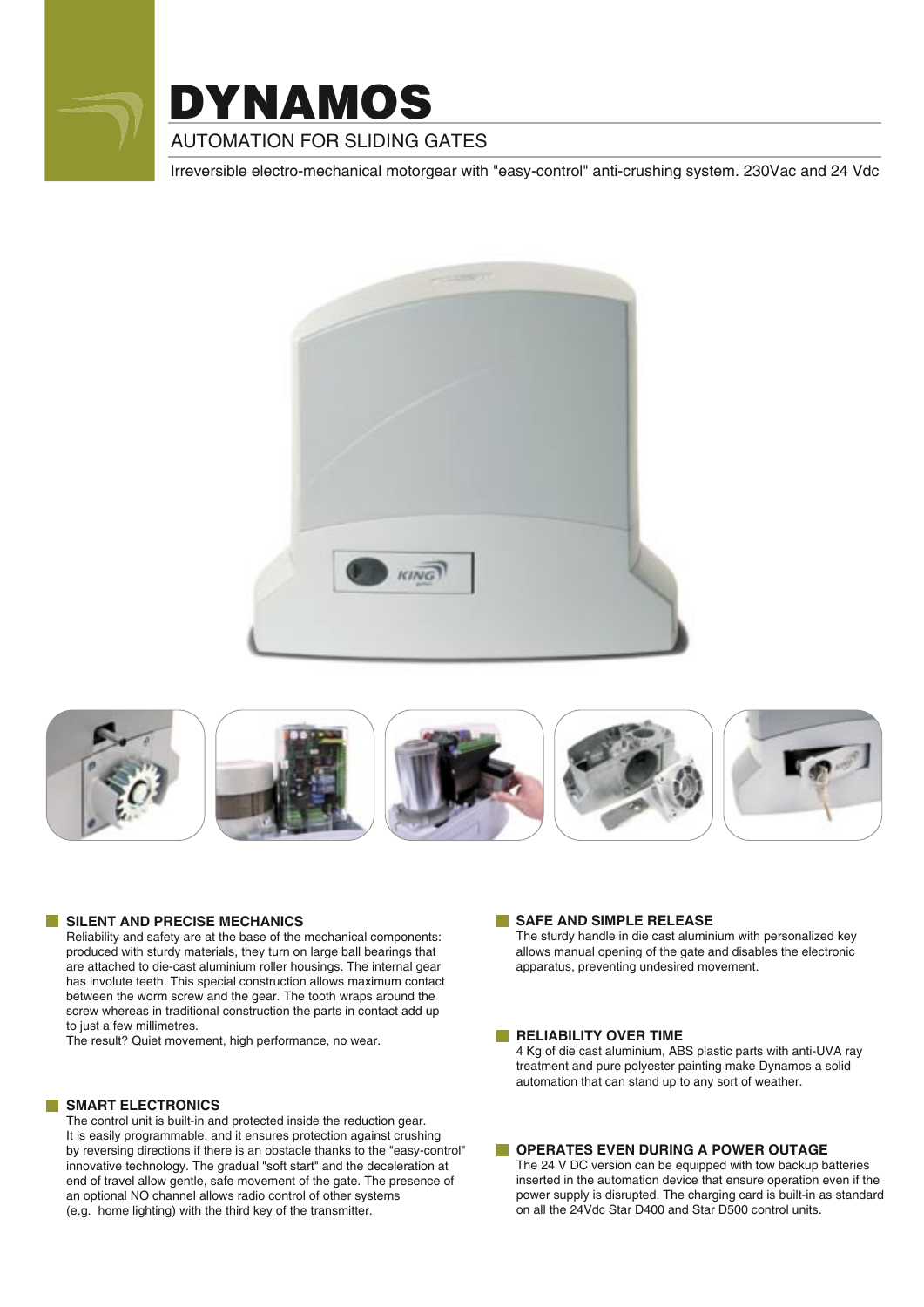



|                       |               |                | <b>230 Vac</b> | <b>24 Vdc</b>            |                |  |
|-----------------------|---------------|----------------|----------------|--------------------------|----------------|--|
| <b>TECHNICAL DATA</b> |               | <b>Dyn 500</b> | Dyn 1000       | Dyn 24/350               | Dyn 24/600     |  |
| Power supply          | (Vac 50Hz)    | 230            | 230            | 230                      | 230            |  |
| Motor power supply    | (Vac/Vdc)     | 230            | 230            | 24                       | 24             |  |
| <b>Motor Power</b>    | (W)           | 200            | 400            | 40                       | 70             |  |
| Input current         | (A)           | 1,3            | 1,9            | 3                        | 1,8            |  |
| Operating temperature | $(^{\circ}C)$ | $-20 \div +55$ | $-20 \div +55$ | $-20 \div +55$           | $-20 \div +55$ |  |
| Overload cut-out      | $(^\circ C)$  | 140            | 140            | $\overline{\phantom{a}}$ | $\blacksquare$ |  |
| Speed                 | (m/min)       | 10             | 10             | $9 \div 15$              | $9 \div 15$    |  |
| Cycle of work         | (%)           | 30             | 30             | 50                       | 80             |  |
| <b>Dimensions</b>     | (mm)          | 325x185x274    | 325x185x274    | 325x185x274              | 325x185x274    |  |
| Automation weight     | (Kg)          | 10             | 12             | 9<br>11                  |                |  |
| Gate max. weight      | (Kg)          | 500            | 1000           | 350                      | 600            |  |
|                       |               |                |                |                          |                |  |

| <b>AVAILABLE VERSIONS</b> |                                                                                                                                             |  |  |  |
|---------------------------|---------------------------------------------------------------------------------------------------------------------------------------------|--|--|--|
| Code                      | <b>Description</b>                                                                                                                          |  |  |  |
| Dynamos 500               | Irreversible 230 Vac with incorporate control unit, transformer 20VA,<br>radio receiver 433.92 MHz, gate max weight 500 kg                  |  |  |  |
| Dynamos 1000              | Irreversible 230 Vac with incorporate control unit, transformer 20VA,<br>radio receiver 433.92 MHz, gate max weight 1000 kg                 |  |  |  |
| Dynamos 24/350            | Irreversible 24 Vdc with incorporate basic control unit Star D 500.<br>transformer 150VA, radio receiver 433.92 MHz, gate max weight 350 kg |  |  |  |
| Dynamos 24/350 EV         | Irreversible 24 Vdc with incorporate control unit, transformer 150VA,<br>radio receiver 433.92 MHz, gate max weight 350 kg                  |  |  |  |
| Dynamos 24/600            | Irreversible 24 Vdc with incorporate control unit, transformer 150VA,<br>radio receiver 433.92 MHz, gate max weight 600 kg                  |  |  |  |